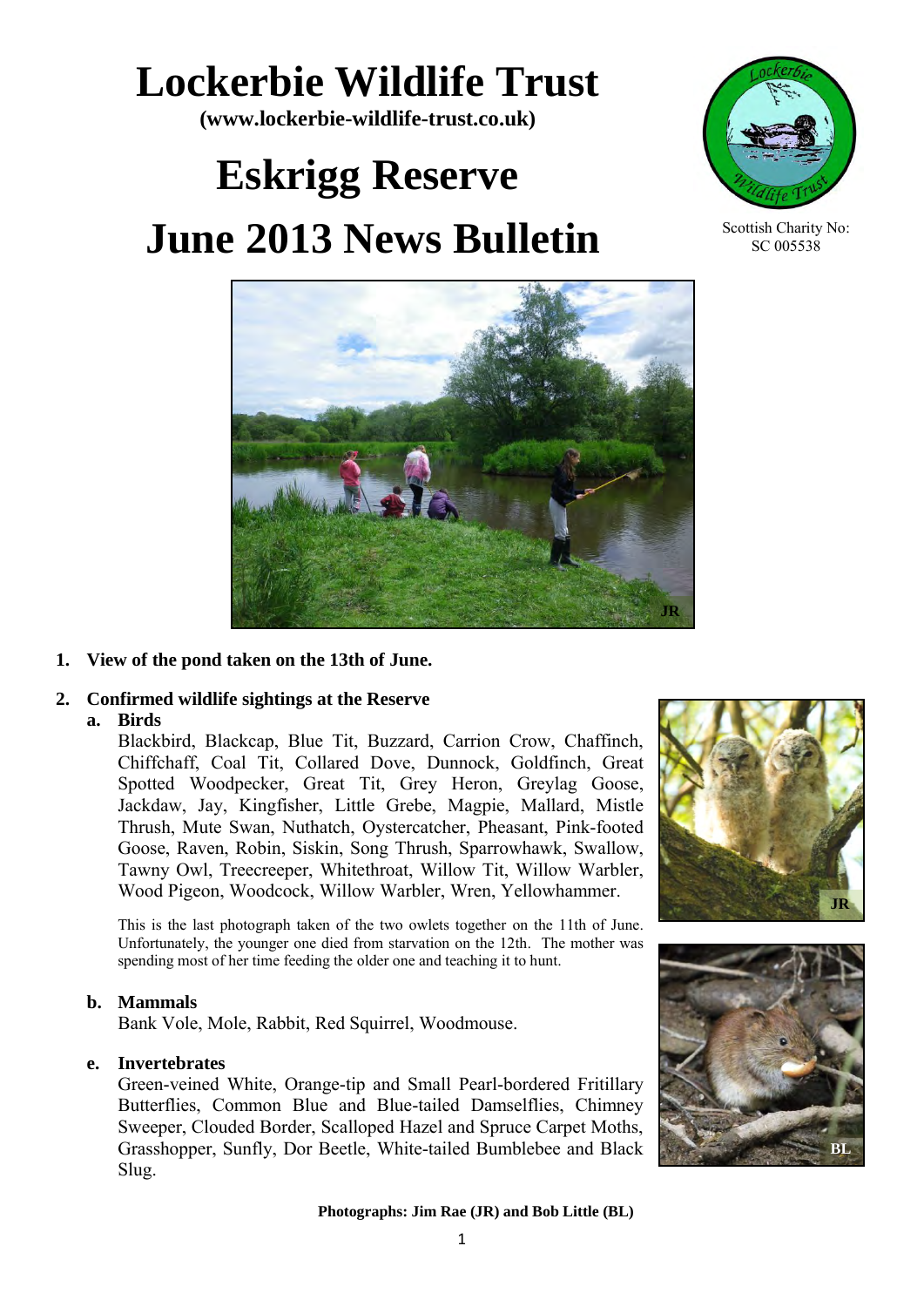# **3. June Photo-gallery**



**Bluebells, Bilberry, Little Grebe, Greylag Goose. Ducklings, Wren, Tawny Owl. Willow Tit, Tawny Owlet, Red Squirrel. Tufted Vetch and Creeping Buttercup, Common Lizard, Bugle, Meadow Vetchling.**

**Photographs by Jim Rae**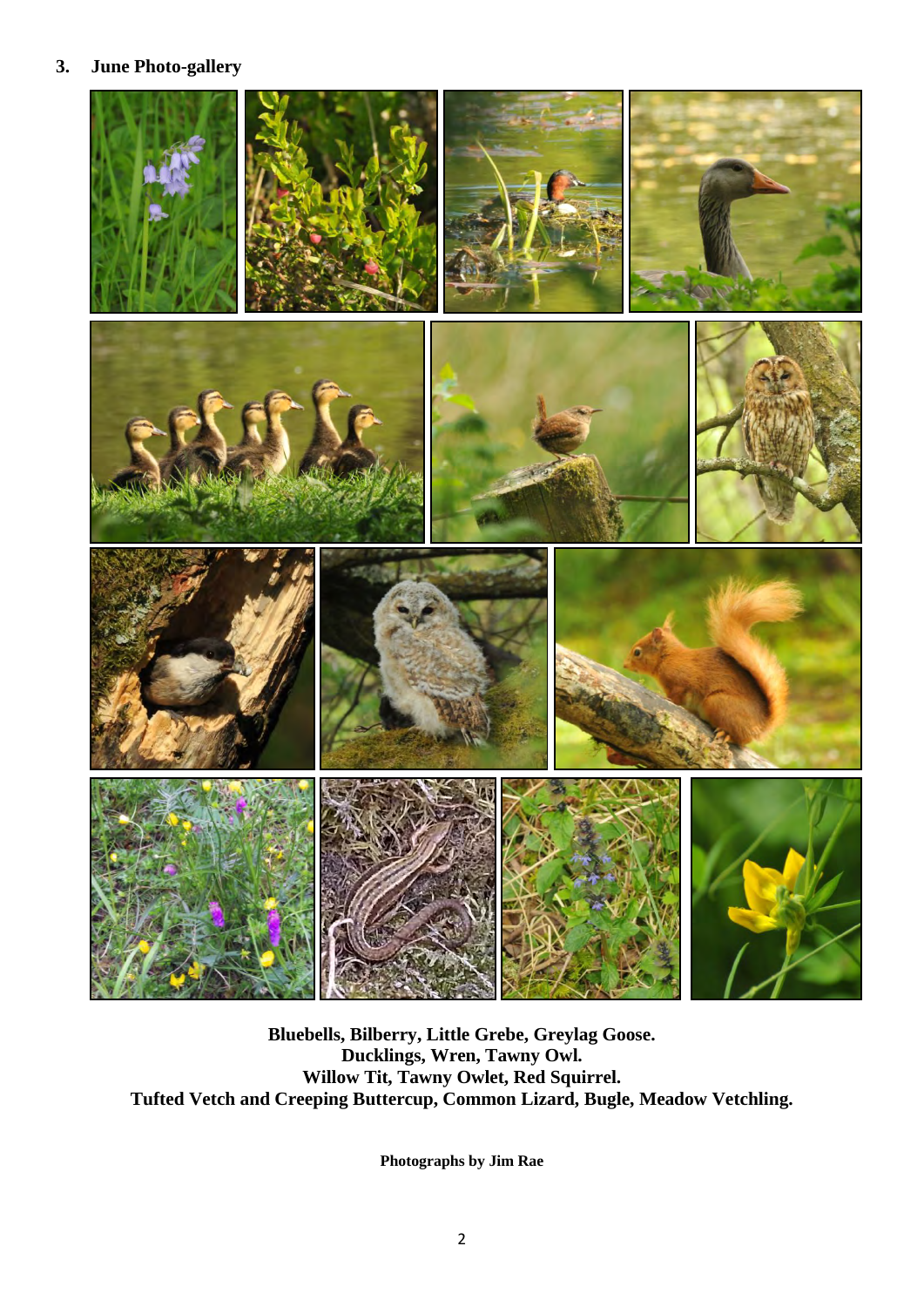#### **4. Activities at the Reserve during June**

#### **9th - Squirrel Photography Course with Tom Langlands and Bob Fitzsimmons**

Four amateur wildlife photographers attended this course and, in the process of honing their skills, shot some good photographs of the Red Squirrels and other wildlife in the Reserve.

#### **11th - Wild Seasons Familiarization Visit**

In order to promote eco-tourism, a number of hoteliers and B  $\&$  B proprietors were brought to Eskrigg Reserve and other wildlife places in the area by the organisers of D & G Wild Seasons so that they would be better able to advise their guests about the opportunities for observing and photographing wildlife.

#### **13th - Visit by Carrutherstown Primary School**

Twenty-eight children and their teachers visited the Reserve. As well as enjoying a picnic lunch the children split into three groups and rotated around a number of activities including Wildlife Orienteering levels 1 and 2, Pond Dipping and the Eskrigg Explorer Challenge.



#### **15th - Visit by a group from the Aldouran Wetland Garden at Leswalt**

Jane Sloan and her group came to Eskrigg Reserve to see what we had to offer and perhaps get some help and ideas that they could put into practice in their own wildlife area. They enjoyed their visit and found it useful. They followed up with a visit to the Sculpture Trail at the Castle Loch, Lochmaben.



#### **17th - Visit by Lockerbie Primary 3 Classes.**

Sixty pupils and their teachers visited the Reserve. As well as enjoying a packed lunch the children had a go at Wildlife Orienteering Level 1, Pond Dipping, Minibeast Hunt and the Eskrigg Junior Explorer Challenge.

#### **18th - Visit by Langholm Academy S3 Biology Students.**

While at the Reserve, the 18 pupils were taught a range of sampling techniques including the use of pooters, quadrats, pitfall traps, small mammal traps, moth traps, tree shakes, sweep nets, stream netting and pond netting. They also discussed biodiversity and the classification of plants, animals and other living things.



#### **Photographs by Jim Rae**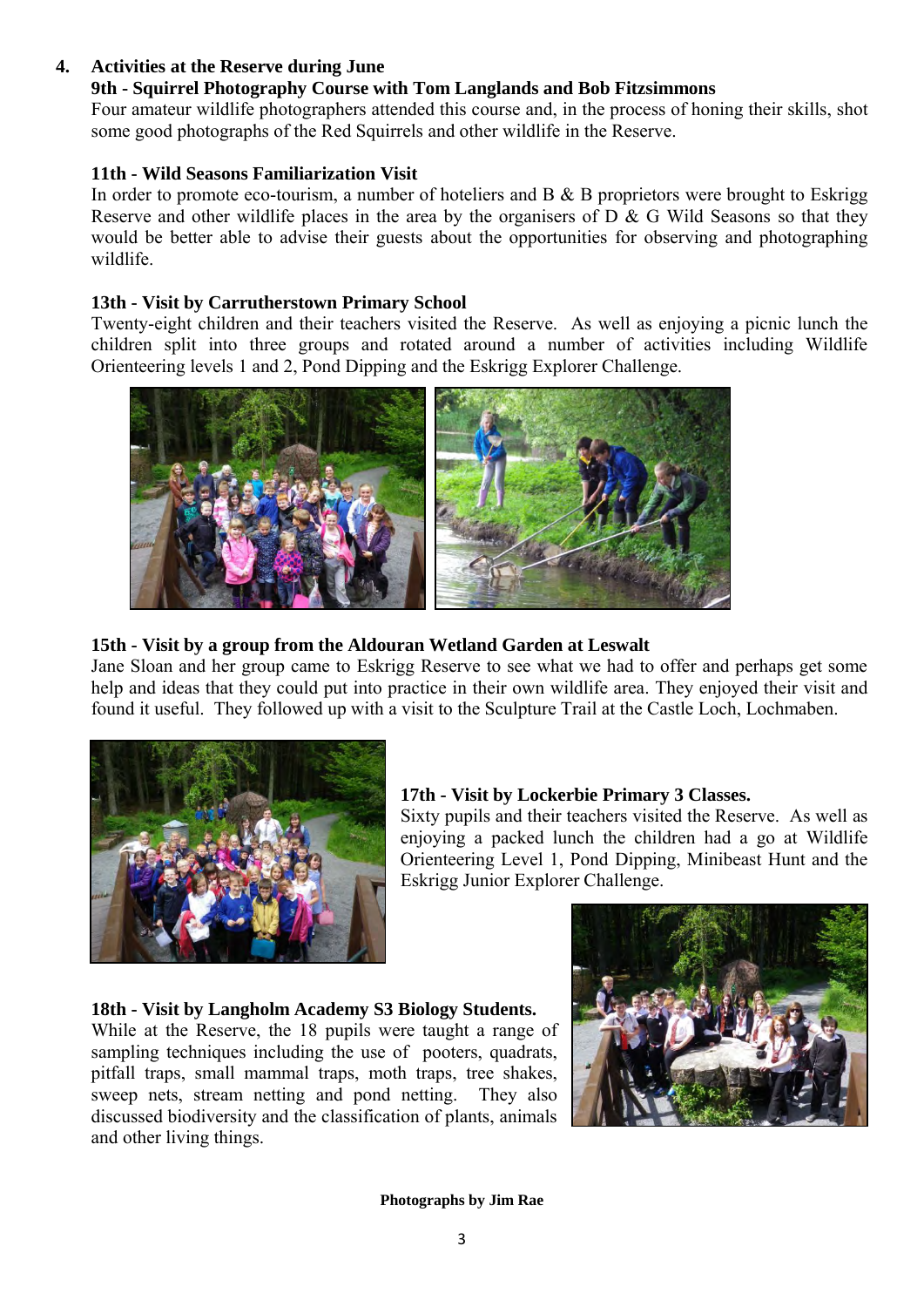#### **18th - June Moths at Eskrigg Reserve**

The moths trapped during the Langholm Academy sampling activitiy were later identified.



 **Eyed Hawk-moth (***Smerinthus ocellata***) Poplar Hawk-moth (***Laothoe populi***)**



#### **19th - Visit by Lockerbie Academy pupils**

A small group of eight pupils studying English visited the Reserve to experience a Sensory Trail and get some ideas for a creative writing project. They investigated plant smells, tastes, colours and shapes. They used their skin senses of touch and temperature to explore the texture of a range of living and non-living materials. They identified natural and man-made sounds and were also able to recognize things that were not normally found in the countryside.

#### **5. Maintenance work during June.**

1st - Strimmed and raked entrance at Dumfries Road, path opposite Dryfesdale Lodge Visitors' Centre and path from lay-by to Muirhead Farm road. Thanks to the young volunteers for their assistance.

25th - Strimmed the edges of the paths within the Reserve and raked up the cut grass.

27th – Started levelling the path opposite Dryfesdale Lodge Visitors' Centre so that it can be used by people on mobility scooters.



|                | Peppered Moth             |   |
|----------------|---------------------------|---|
| $\overline{2}$ | Poplar Hawk-moth          | 3 |
| 5              | <b>Scalloped Hazel</b>    | 6 |
| l              | Scalloped Hook-tip        | 2 |
| l              | Scorched Wing             | 5 |
| l              | Silver-ground Carpet      |   |
| 3              | <b>Small Angle Shades</b> |   |
| 1              | <b>Small Magpie</b>       |   |
| l              | <b>Small Phoenix</b>      | 6 |
| $\overline{2}$ | Small Square-spot         |   |
| 4              | <b>Spruce Carpet</b>      |   |
| 3              | Square-spot Rustic        | 2 |
| 1              | White Ermine              |   |
|                |                           |   |